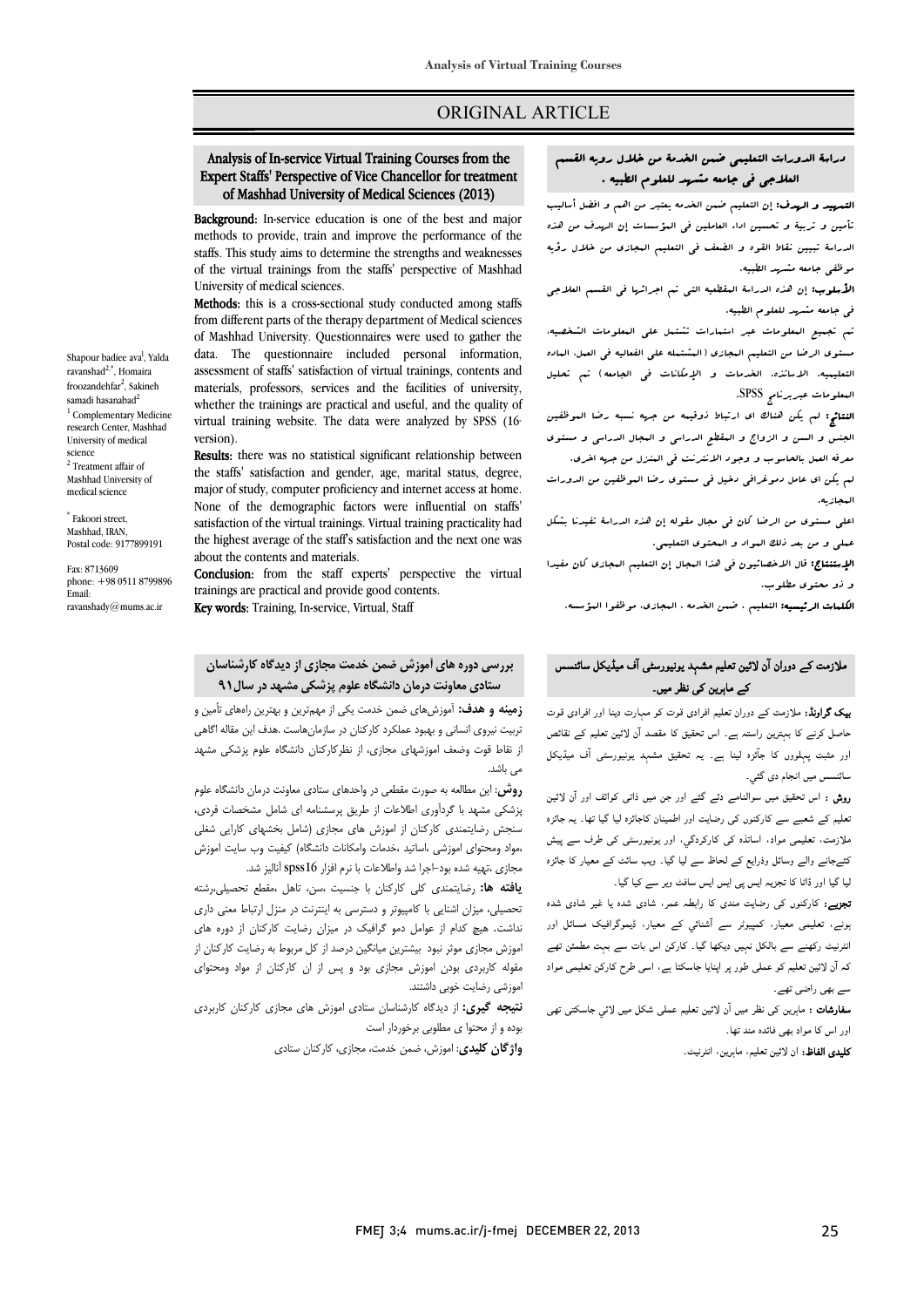$\overline{a}$  $\overline{a}$ 

## **INTRODUCTION**

 In today complex and dynamic world, learning is highly important that plays a crucial role in the staff improvement (1).

 Particular and considerable attention should be given to educate and improve the staffs. Moreover, in-service training takes a leading role in upgrading the organization performance. In-service trainings usually lead to the acquisition, enhancement of skills and potentials and performance improvement. One of the best and most important ways to train and empower the staffs in promotion of existing capacities, facilitation of knowledge organizations and ministries is in-service training.(2)

organizations and ministries is in-service training.(2)<br>The training of the staffs could be highly influential in gaining experiences and increasing the performance of the organization. It could also ensure the survival and integrity of the organization with strategic development (3).

 In the third fast-paced millennium, expanding educational of the governments as the nature of market economy and occupation has changed; there are various different educational needs due to the explosion o f sciences and necessity because of rising expectations. Whilst there are limited sources, the population is growing and the demand for flexible learning opportunities increases owning to the fact that the attendees are not able to be present in the arena have not changed a lot in comparison with other arenas since two thousand years ago up to present, nowadays this field has enhanced a lot with the help of information technology, the use of technology improves opportunities have become the pressing and chief concern technology. Lifelong learning and education has become a courses regularly (4). Although the teaching and learning motivation, learning, experience and innovation (5).

 Virtual education has conceived a new paradigm that lets anyone learn in any field, anytime and anywhere. The students and professors are not obliged to be in the same place and at the same time. The content of the course are software, multimedia resources, internet, and video conference. For individual and group learning activities the students could interact with their professors and classmates presented for the students through course management through computer(6).

 Since the staffs were too occupied and had a whole host of problems to participate in the in-service training courses, the essence of distance education courses became much more apparent. In this study, we have searched for the strengths and weaknesses of virtual training provided for<br>the staffs so that they could be used in the policy-making of strengths and weaknesses of virtual training provided for the organization.

#### **METHODS**

 $\overline{a}$ expert Staffs of **Vice Chancellor for treatment** of Mashhad University of Medical Sciences who have worked more than a year in this department. Questionnaires were distributed to 110 eligible staffs. 53 people filled in the questionnaires This is a cross-sectional study. The study population was the and returned to the researcher.

 A questionnaire of 48 questioned was devised in different parts by the researcher. There were 28 questions in the first

 staffs' satisfaction of virtual training (12 questions about the practicality, 10 questions about the educational contents and materials, 3 questions about the professors, and 3 12 questions asked about the quality of the virtual training workshop. All of the questions, except the demographic part, were developed according to Likert measurement scale. A 3-point scale developed ranging from strongly<br>agree, agree, neither, disagree, and strongly disagree, respectively. The reliability of the questionnaire was estimated by Cronbach's  $\alpha$  (alpha), which demonstrated good reliability in all subjects and the whole questionnaire. Table 1 shows the estimated Cronbach's  $\alpha$  in all 5 subjects part including personal information, assessment of the questions about the services and facilities of the university). scale. A 5-point scale developed ranging from strongly and in the whole questionnaire.

The validity of the questionnaire was determined by experts and managers. The target population completed the questionnaires. The data were analyzed by SPSS 16 and Į quantitative variables was analyzed by t-test exams and described by average and standard deviation; then ANOVA.

| Table 1. Cronbach's alpha estimation in all subjects |                     |  |  |  |
|------------------------------------------------------|---------------------|--|--|--|
| <b>Subject</b>                                       | Cronbach's<br>alpha |  |  |  |
| The practicality of virtual training                 | 0/936               |  |  |  |
| Educational contents and materials                   | 0/921               |  |  |  |
| Professors                                           | 0/840               |  |  |  |
| Services and facilities of the university            | 0/864               |  |  |  |
| The quality of the website                           | 0/939               |  |  |  |
| Total score                                          | 0/963               |  |  |  |

#### **RESULTS**

 Initially, the demographic Information of the staffs was scrutinized and is presented in the two following tables.

In each subject, the average of the numbers is calculated<br>and the overall score of each part is compared with T-test. In all of them the *Pvalue* is over0/0001, and then the percentage of the total score gained by each subject was  $\overline{a}$ In each subject, the average of the numbers is calculated estimated. (Table 3)

 According to the results or T-test and ANOVA, there was no significant association between the staffs' satisfaction and gender, age, marital status, degree, major of study, The overall satisfaction of the staffs was evaluated. computer skills and internet access at home(table4).

## **DISCUSSION**

 In California a study was conducted to determine the influencing factors in students' satisfaction of virtual education; and the target population was 43 nurses. The variables and students' satisfaction were measured. The and relationship between learners' characteristics, educational results revealed that learners' characteristics

I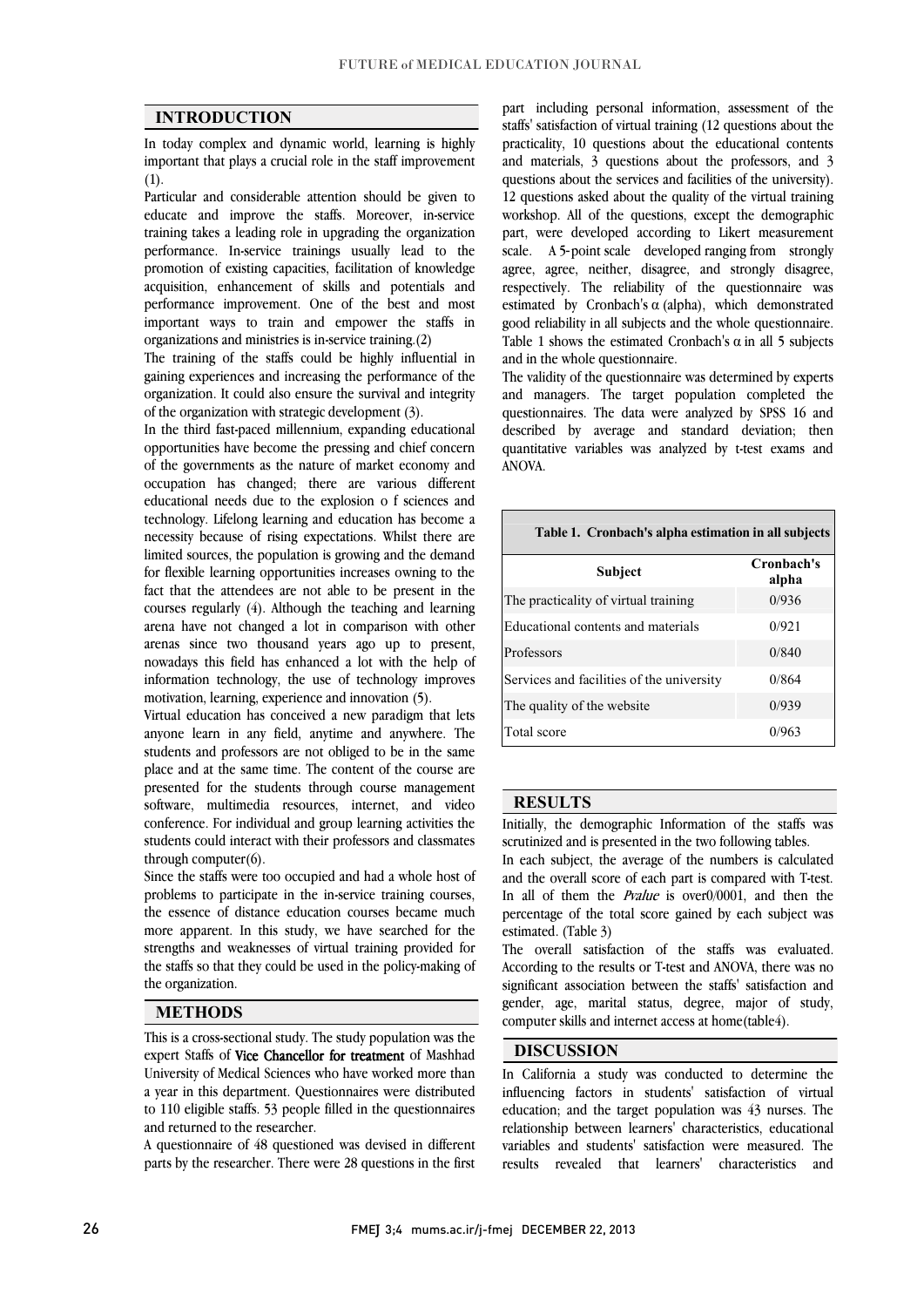educational variables were influential on students' students' characteristics that had impact on the satisfaction included: previous courses in IT, technology skills, and technology use during courses and the learners' age (6). In another satisfaction of virtual education. The

| Table 2. Demographic information's of expert<br><b>Staffs of Vice Chancellor for treatment Department</b> |                                 |                |        |  |
|-----------------------------------------------------------------------------------------------------------|---------------------------------|----------------|--------|--|
|                                                                                                           | <b>Demographic Profile</b>      | N              | (%)    |  |
| Gender                                                                                                    | Male                            | 30             | (56)   |  |
|                                                                                                           | Female                          | 23             | (43)   |  |
| Age                                                                                                       | Under 30 years                  | 6              | (11.3) |  |
|                                                                                                           | Over 30 years                   | 47             | (88.7) |  |
| Marital status                                                                                            | Married                         | 50             | (94.3) |  |
|                                                                                                           | Single                          | 3              | (5.7)  |  |
|                                                                                                           | Diploma                         | $\overline{7}$ | (13.2) |  |
|                                                                                                           | Technician                      | 4              | (7.5)  |  |
| Degree                                                                                                    | BA/BS                           | 27             | (50.9) |  |
|                                                                                                           | MA/MS                           | 11             | (20.8) |  |
|                                                                                                           | <b>PHD</b>                      | $\overline{4}$ | (7.5)  |  |
| Major of study                                                                                            | Majoring in computer            | 15             | (28.3) |  |
|                                                                                                           | Not related to computer         | 38             | (71.7) |  |
| Computer skills                                                                                           | <b>Basic</b>                    | 3              | (5.7)  |  |
|                                                                                                           | 3 skills of ICDL                | 9              | (17)   |  |
|                                                                                                           | 7 skills of ICDL                | 41             | (77.4) |  |
| Experience in<br>using the internet                                                                       | Less than 6 months              | $\overline{c}$ | (3.8)  |  |
|                                                                                                           | Between 6 months and<br>2 years | 3              | (5.7)  |  |
|                                                                                                           | More than 2 years               | 48             | (90.6) |  |
| Internet access at                                                                                        | Yes                             | 34             | (64.2) |  |
| home                                                                                                      | No                              | 19             | (18)   |  |

 study, the managers and staffs of Tehran University of medical sciences were asked about in-service virtual education. 57 persons (70/3%) of the staffs and 25 persons( %83/3) of the managers believed that the attending classes staffs (60 persons) and  $\frac{1}{2}$  of the managers (28 staffs (60 persons) and  $\frac{1}{2}$  of the managers (28 trainings' problems. 60 persons (74%) of the staffs and 20 persons of the managers (66/7%) believed that the staffs' require be reviewing and changing. Moreover, 74% of the persons) declared that e-learning could solve the in-service computer skills are good enough for virtual trainings (7).

In another study conducted in Tehran University of medical sciences, the staffs' satisfaction of in-service virtual training was assessed. 651 of the staffs filled in the satisfaction e- questionnaire which asked about the content, methods of estaffs' satisfaction of the program  $3/96 \pm 0/9$  (out of 5) and the least average  $(3/84 \pm 0/8)$  of satisfaction was for the contents. There was no association between other variables such as work experience, type of employment and major of<br>study and the staffs' satisfaction. It has concluded that the state) and the state considerable extent satisfied with e-learning; and since they were not satisfied with the contents, it was learning courses and programs. The highest average was for such as work experience, type of employment and major of necessary to enhance the contents of the courses.(8)

about the influence of in-service trainings on the staffs' job performance. They used questionnaires to collect data. The A research was done in Arak University of medical sciences

| Table 4, the association between some variables<br>and staffs' satisfaction of virtual education |  |  |  |
|--------------------------------------------------------------------------------------------------|--|--|--|
| P value                                                                                          |  |  |  |
| 0/44                                                                                             |  |  |  |
| 0/064                                                                                            |  |  |  |
| 0/89                                                                                             |  |  |  |
| 0/072                                                                                            |  |  |  |
| 0/706                                                                                            |  |  |  |
| 0/795                                                                                            |  |  |  |
| 0/338                                                                                            |  |  |  |
|                                                                                                  |  |  |  |

| Table 3. the average in each subject      |                     |                |                                 |
|-------------------------------------------|---------------------|----------------|---------------------------------|
| <b>Subject</b>                            | <b>Total number</b> | Mean (SD)      | The mean percentage<br>of total |
| The practicality of virtual training      | 60                  | 45/4(8/6)      | 75/6                            |
| Educational contents and materials        | 50                  | 36(6/4)        | 72/2                            |
| Professors                                | 15                  | 92/4(9)        | 60                              |
| Services and facilities of the university | 15                  | $2/4$ (10/2)   | 74                              |
| The quality of the website                | 60                  | $7/9$ $(44/4)$ | 68                              |
| Total score                               |                     | 200            |                                 |

 $\overline{a}$